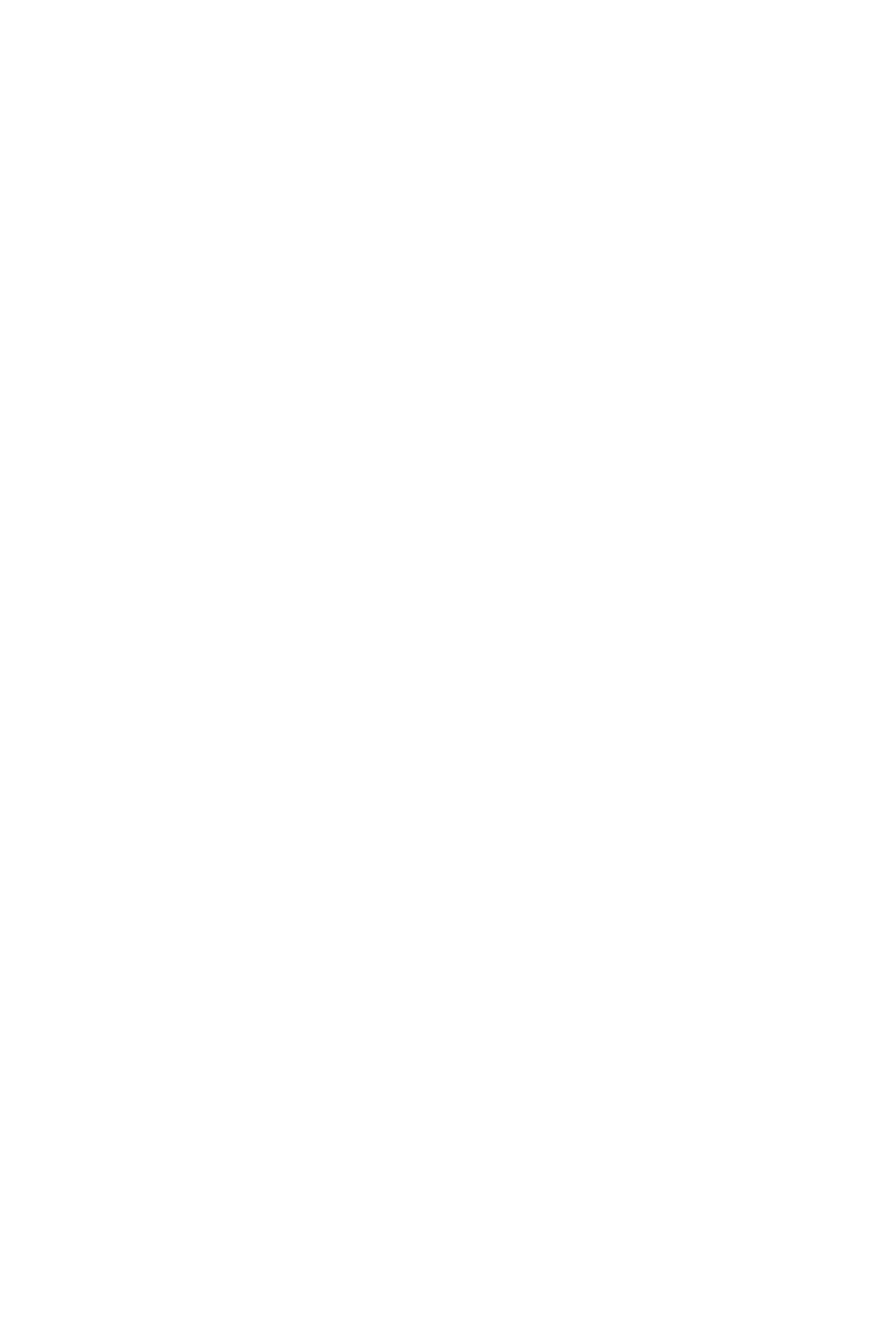Next, Councilwoman Hunter discussed the bid from Southern WV Paving, Inc. for the paving of parts of Appalachian Drive, Franklin Avenue, and Woodlawn Avenue. The total bid is \$164,125.00. Councilwoman Hunter made the motion to accept the bid which was seconded by Councilman Dunlap. Council unanimously approved the motion and the bid is hereby incorporated into these minutes. The Mayor clarified that the parts of Woodlawn Avenue that he & Mr. File live on are unaffected by this project.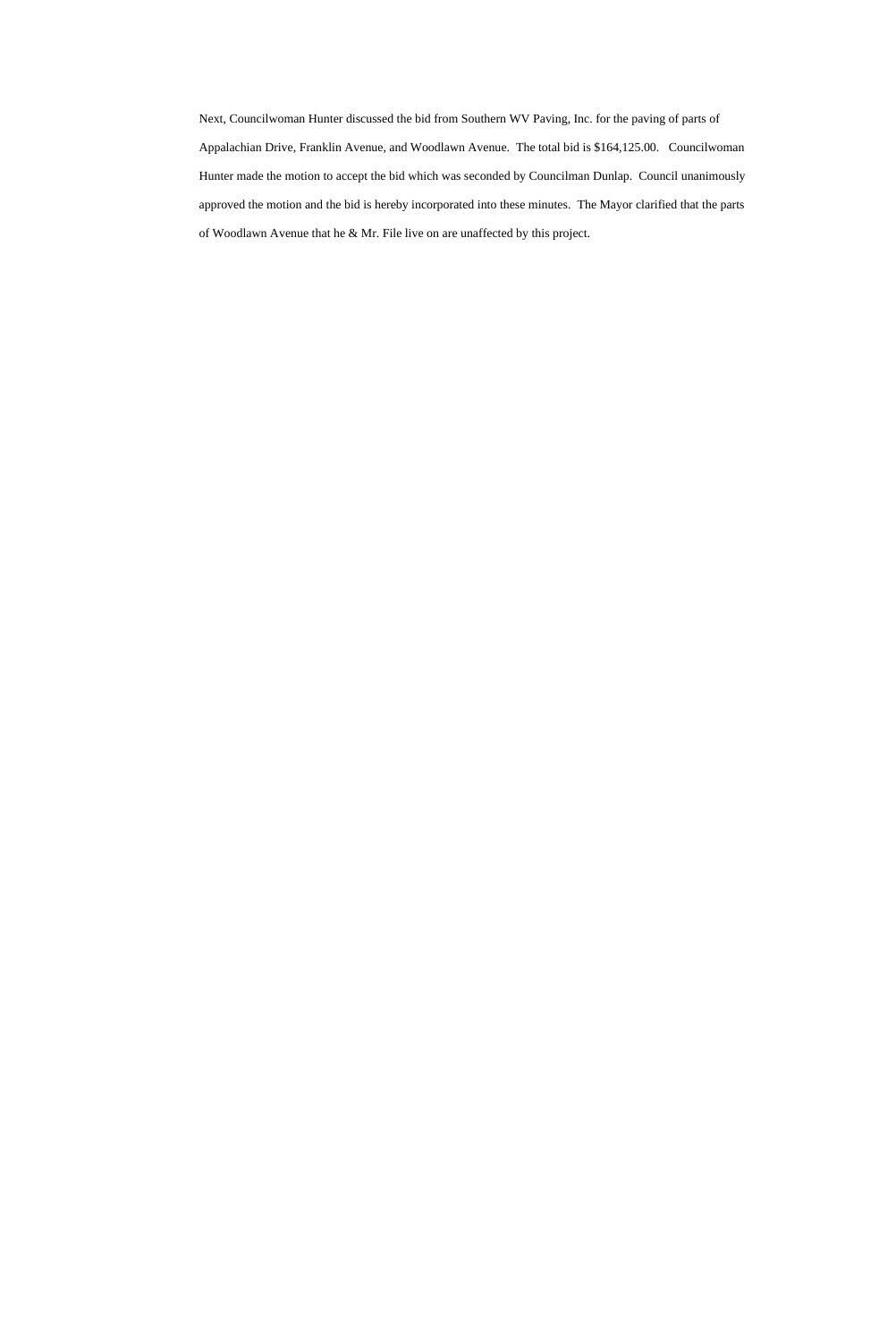Next, Mr. File discussed and presented the Ordinance adopting the CROWN ACT. Mr. File explained that if passed tonight on first reading, the ordinance will then have the second reading and public hearing during Council Meeting on May 11, 2021. He read the Ordinance by title only AN ORDINANCE AMENDING CHAPTER 10, ARTICLE IV, SECTION 10- 400 OF THE CITY OF BECKLEY HUMAN RIGHTS ORDINANCE TO PROHIBIT DISCRIMINATION BASED ON HAIRSTYLE OR HAIR TEXTURE. The Mayor asked for a motion to approve the ordinance on first reading which was made by Councilman Dunlap and seconded by Councilwoman Bullock. Council unanimously approved the motion and the Ordinance is hereby incorporated into these minutes.